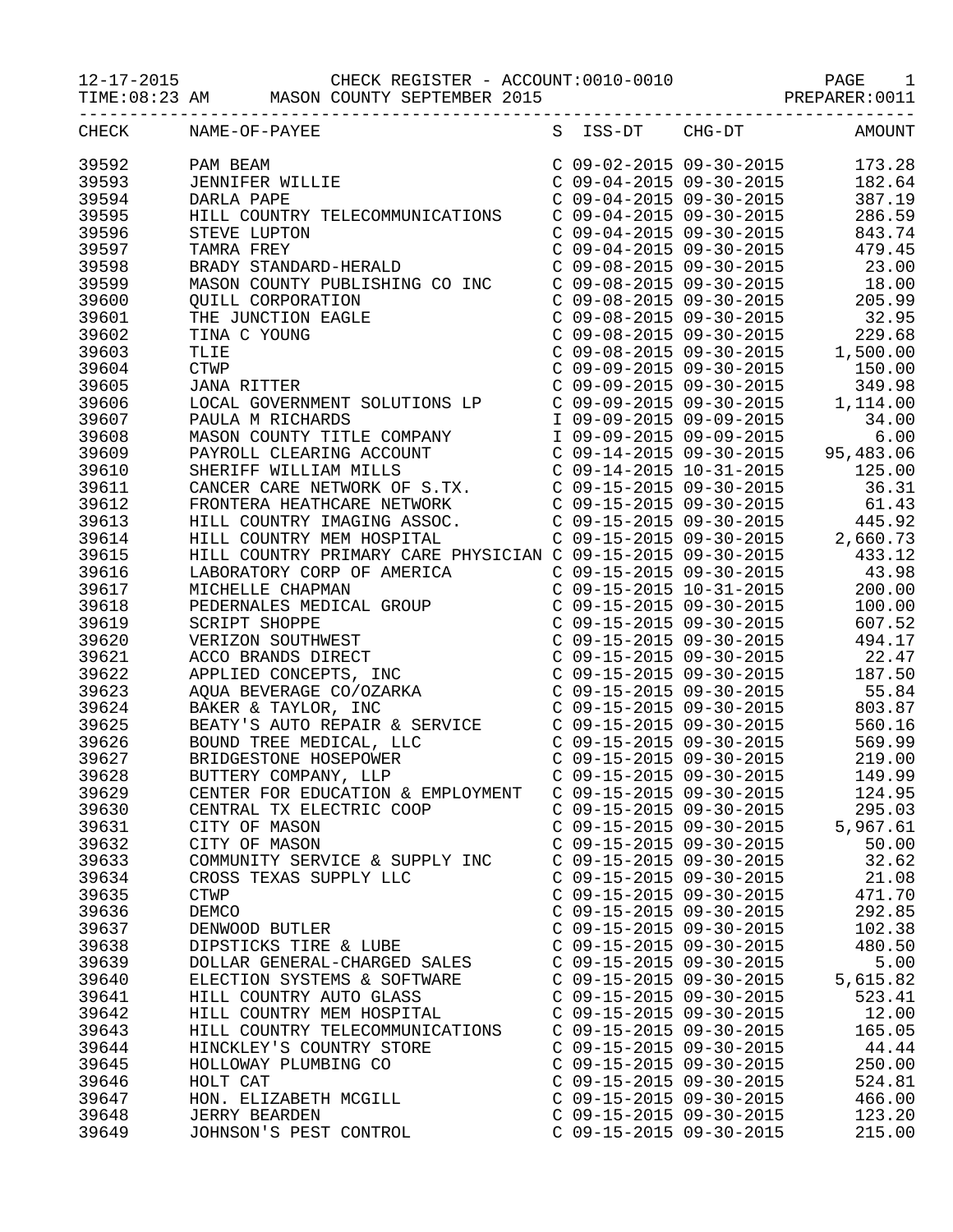## 12-17-2015 CHECK REGISTER - ACCOUNT:0010-0010 PAGE 2

TIME:08:23 AM MASON COUNTY SEPTEMBER 2015 PREPARER:0011

| CHECK | NAME-OF-PAYEE                                                                                                                                                                                                                                          |                           |                         | S ISS-DT CHG-DT AMOUNT                                                                                                                                                                                 |
|-------|--------------------------------------------------------------------------------------------------------------------------------------------------------------------------------------------------------------------------------------------------------|---------------------------|-------------------------|--------------------------------------------------------------------------------------------------------------------------------------------------------------------------------------------------------|
| 39650 |                                                                                                                                                                                                                                                        |                           |                         |                                                                                                                                                                                                        |
| 39651 |                                                                                                                                                                                                                                                        |                           |                         |                                                                                                                                                                                                        |
| 39652 |                                                                                                                                                                                                                                                        |                           |                         |                                                                                                                                                                                                        |
| 39653 |                                                                                                                                                                                                                                                        |                           |                         |                                                                                                                                                                                                        |
| 39654 | 1.EXISNEXIS RISK DATA MANAGEMENT<br>1. DONE 'S PAY AND SAVE INC C 09-15-2015 09-30-2015 760.96<br>LOWE'S PAY AND SAVE INC C 09-15-2015 09-30-2015 646.72<br>1.YNNSTAR COMMUNICATIONS INC C 09-15-2015 09-30-2015 36.06<br>MASON COUNTY                 |                           |                         |                                                                                                                                                                                                        |
| 39655 |                                                                                                                                                                                                                                                        |                           |                         |                                                                                                                                                                                                        |
|       |                                                                                                                                                                                                                                                        |                           |                         |                                                                                                                                                                                                        |
| 39656 |                                                                                                                                                                                                                                                        |                           |                         |                                                                                                                                                                                                        |
| 39657 |                                                                                                                                                                                                                                                        |                           |                         |                                                                                                                                                                                                        |
| 39658 |                                                                                                                                                                                                                                                        |                           |                         |                                                                                                                                                                                                        |
| 39659 |                                                                                                                                                                                                                                                        |                           |                         |                                                                                                                                                                                                        |
| 39660 |                                                                                                                                                                                                                                                        |                           |                         |                                                                                                                                                                                                        |
| 39661 |                                                                                                                                                                                                                                                        |                           |                         |                                                                                                                                                                                                        |
| 39662 |                                                                                                                                                                                                                                                        |                           |                         |                                                                                                                                                                                                        |
| 39663 |                                                                                                                                                                                                                                                        |                           |                         |                                                                                                                                                                                                        |
| 39664 |                                                                                                                                                                                                                                                        |                           |                         |                                                                                                                                                                                                        |
| 39665 | OFFICE OF THE SECRETARY OF STATE                                                                                                                                                                                                                       |                           |                         | C 09-15-2015 09-30-2015 215.00                                                                                                                                                                         |
| 39666 |                                                                                                                                                                                                                                                        |                           |                         | C 09-15-2015 09-30-2015 525.87                                                                                                                                                                         |
| 39667 |                                                                                                                                                                                                                                                        |                           |                         |                                                                                                                                                                                                        |
| 39668 |                                                                                                                                                                                                                                                        |                           |                         |                                                                                                                                                                                                        |
| 39669 |                                                                                                                                                                                                                                                        |                           |                         | C 09-15-2015 09-30-2015<br>C 09-15-2015 10-31-2015 32.23<br>C 09-15-2015 09-30-2015 117.44<br>C 09-15-2015 09-30-2015 1,050.00                                                                         |
| 39670 |                                                                                                                                                                                                                                                        |                           |                         |                                                                                                                                                                                                        |
| 39671 |                                                                                                                                                                                                                                                        |                           |                         | C 09-15-2015 09-30-2015<br>C 09-15-2015 09-30-2015<br>C 09-15-2015 09-30-2015<br>C 09-15-2015 10-31-2015<br>C 09-15-2015 09-30-2015<br>C 09-15-2015 09-30-2015<br>4,499.10                             |
| 39672 |                                                                                                                                                                                                                                                        |                           |                         |                                                                                                                                                                                                        |
| 39673 |                                                                                                                                                                                                                                                        |                           |                         |                                                                                                                                                                                                        |
| 39674 |                                                                                                                                                                                                                                                        |                           |                         |                                                                                                                                                                                                        |
| 39675 |                                                                                                                                                                                                                                                        |                           |                         |                                                                                                                                                                                                        |
| 39676 | OFFICE OF THE SECRETARY OF STATE<br>OVERDRIVE INC<br>PAM BEAM<br>PATTI GROTE<br>QUILL CORPORATION<br>RIPPY LAW FIRM<br>SCRIPT SHOPPE<br>SOM FRNKA DBA<br>STEVE B TOONE DBA<br>STROEHER & SON, INC.<br>STROEHER & SON, INC.<br>UMMIT TRUCK GROUP<br>TDC |                           |                         | C 09-15-2015 09-30-2015 392.29                                                                                                                                                                         |
|       |                                                                                                                                                                                                                                                        |                           |                         |                                                                                                                                                                                                        |
| 39677 |                                                                                                                                                                                                                                                        |                           |                         | $C$ 09-15-2015 10-31-2015 350.00                                                                                                                                                                       |
| 39678 |                                                                                                                                                                                                                                                        |                           |                         | C 09-15-2015 09-30-2015<br>C 09-15-2015 09-30-2015 337.90<br>C 09-15-2015 09-30-2015 549.00<br>C 09-15-2015 09-30-2015 17,895.00                                                                       |
| 39679 |                                                                                                                                                                                                                                                        |                           |                         |                                                                                                                                                                                                        |
| 39680 |                                                                                                                                                                                                                                                        |                           |                         |                                                                                                                                                                                                        |
| 39681 |                                                                                                                                                                                                                                                        |                           |                         |                                                                                                                                                                                                        |
| 39682 | TX STATE LIB & ARCHIVES COMM                                                                                                                                                                                                                           |                           |                         |                                                                                                                                                                                                        |
| 39683 | UNITED RENTALS (NORTH AMERICA) INC                                                                                                                                                                                                                     |                           |                         |                                                                                                                                                                                                        |
| 39684 | USOXO                                                                                                                                                                                                                                                  |                           |                         | C 09-15-2015 09-30-2015<br>C 09-15-2015 09-30-2015 3, 248.88<br>C 09-15-2015 09-30-2015 3, 248.88<br>C 09-15-2015 09-30-2015 98.26<br>C 09-15-2015 09-30-2015 195.04<br>C 09-15-2015 09-30-2015 656.38 |
| 39685 | VERIZON                                                                                                                                                                                                                                                |                           |                         |                                                                                                                                                                                                        |
| 39686 | VERIZON SOUTHWEST                                                                                                                                                                                                                                      |                           |                         |                                                                                                                                                                                                        |
| 39687 | WATSON AUTO PARTS INC                                                                                                                                                                                                                                  |                           | C 09-15-2015 09-30-2015 | 932.16                                                                                                                                                                                                 |
| 39688 | WEBER CHEVRON                                                                                                                                                                                                                                          | C 09-15-2015 09-30-2015   |                         | 115.80                                                                                                                                                                                                 |
| 39689 | WHITSON COMMUNICATIONS INC                                                                                                                                                                                                                             | $C$ 09-15-2015 09-30-2015 |                         | 539.25                                                                                                                                                                                                 |
| 39690 | XEROX CORPORATION                                                                                                                                                                                                                                      | $C$ 09-15-2015 09-30-2015 |                         | 207.14                                                                                                                                                                                                 |
| 39691 | ZESCH & PICKETT                                                                                                                                                                                                                                        | C 09-15-2015 09-30-2015   |                         | 330.00                                                                                                                                                                                                 |
| 39692 | LEE HAILE                                                                                                                                                                                                                                              | $C$ 09-16-2015 09-30-2015 |                         | 200.00                                                                                                                                                                                                 |
| 39693 | LEE HISE                                                                                                                                                                                                                                               | $C$ 09-16-2015 11-30-2015 |                         | 500.00                                                                                                                                                                                                 |
| 39694 | LORRAINE SMITH                                                                                                                                                                                                                                         | C 09-16-2015 10-31-2015   |                         | 760.96                                                                                                                                                                                                 |
| 39695 | NUWAY INC                                                                                                                                                                                                                                              | $C$ 09-16-2015 09-30-2015 |                         | 48.70                                                                                                                                                                                                  |
| 39696 | BEAR GRAPHICS, INC                                                                                                                                                                                                                                     | C 09-17-2015 09-30-2015   |                         | 255.77                                                                                                                                                                                                 |
| 39697 | TX MOHAIR WEEKLY                                                                                                                                                                                                                                       | $C$ 09-17-2015 09-30-2015 |                         | 21.90                                                                                                                                                                                                  |
| 39698 | VERIZON SOUTHWEST                                                                                                                                                                                                                                      | $C$ 09-17-2015 09-30-2015 |                         | 75.63                                                                                                                                                                                                  |
| 39699 | <b>CTWP</b>                                                                                                                                                                                                                                            | C 09-18-2015 09-30-2015   |                         | 376.94                                                                                                                                                                                                 |
| 39700 | JUROR CASH/POLLY MCMILLAN                                                                                                                                                                                                                              | $C$ 09-18-2015 09-30-2015 |                         | 500.00                                                                                                                                                                                                 |
| 39701 | LEXIS NEXIS                                                                                                                                                                                                                                            | $C$ 09-18-2015 09-30-2015 |                         | 156.00                                                                                                                                                                                                 |
| 39702 | TX DEPT OF CRIMINAL JUSTICE                                                                                                                                                                                                                            | I 09-18-2015 09-18-2015   |                         | 11.00                                                                                                                                                                                                  |
|       |                                                                                                                                                                                                                                                        | $C$ 09-21-2015 10-31-2015 |                         |                                                                                                                                                                                                        |
| 39703 | ARANSAS CO SHERIFF WILLIAM MILLS                                                                                                                                                                                                                       |                           |                         | 125.00                                                                                                                                                                                                 |
| 39704 | NAT'L DISTRICT ATTORNEYS ASSOC                                                                                                                                                                                                                         | $C$ 09-21-2015 09-30-2015 |                         | 249.00                                                                                                                                                                                                 |
| 39705 | EDITH LANGE                                                                                                                                                                                                                                            | $C$ 09-23-2015 10-31-2015 |                         | 80.00                                                                                                                                                                                                  |
| 39706 | ELISHA VIERUS                                                                                                                                                                                                                                          | $C$ 09-23-2015 09-30-2015 |                         | 80.00                                                                                                                                                                                                  |
| 39707 | LAURA PARSON                                                                                                                                                                                                                                           | C 09-23-2015 09-30-2015   |                         | 80.00                                                                                                                                                                                                  |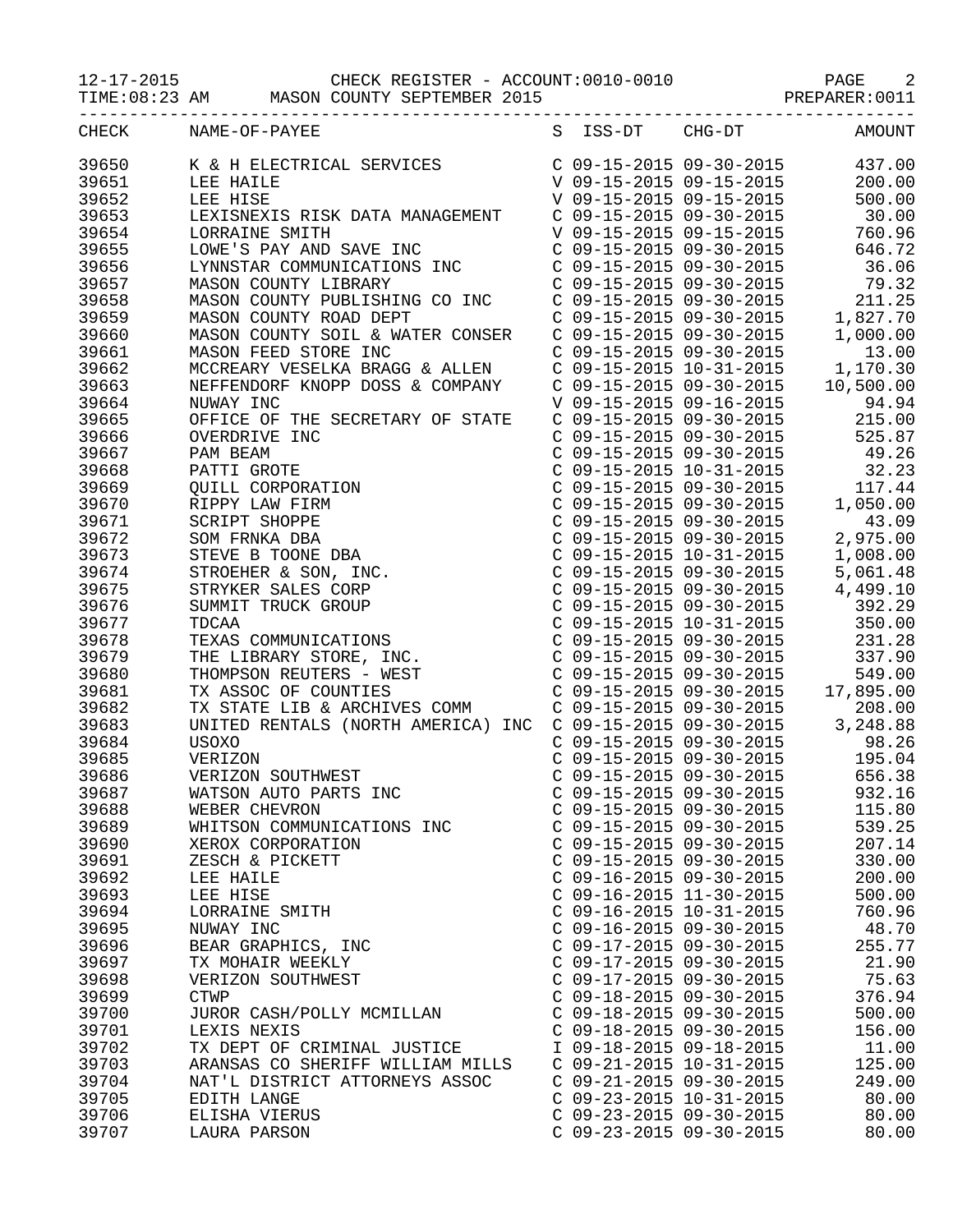12-17-2015 CHECK REGISTER - ACCOUNT:0010-0010 PAGE 3

TIME:08:23 AM MASON COUNTY SEPTEMBER 2015 PREPARER:0011

| CHECK | NAME-OF-PAYEE                                                                                                                                                                                                                                    |                           | S ISS-DT CHG-DT AMOUNT                                                                                                                                                                                |          |
|-------|--------------------------------------------------------------------------------------------------------------------------------------------------------------------------------------------------------------------------------------------------|---------------------------|-------------------------------------------------------------------------------------------------------------------------------------------------------------------------------------------------------|----------|
| 39708 | SHERRY KELLER<br>TIM ZIRIAX<br>C 09-23-2015 09-23-2015<br>C 09-23-2015 09-30-2015<br>C 09-24-2015 09-30-2015<br>C 09-24-2015 09-30-2015<br>C 09-25-2015 10-31-2015<br>HAYS COUNTY CONSTABLE PCT 1<br>C 09-25-2015 10-31-2015<br>C 09-25-2015 10- |                           |                                                                                                                                                                                                       |          |
| 39709 |                                                                                                                                                                                                                                                  |                           |                                                                                                                                                                                                       |          |
| 39710 |                                                                                                                                                                                                                                                  |                           |                                                                                                                                                                                                       |          |
| 39711 |                                                                                                                                                                                                                                                  |                           |                                                                                                                                                                                                       |          |
| 39712 |                                                                                                                                                                                                                                                  |                           |                                                                                                                                                                                                       |          |
|       | HAYS COUNTY CONSTABLE PCT 1<br>C 09-25-2015 10-31-2015<br>SHERIFF BRYAN WALLS<br>SHERIFF DAVID JONES<br>C 09-25-2015 10-31-2015<br>C 09-25-2015 10-31-2015<br>C 09-25-2015 10-31-2015<br>T5.00<br>SHERIFF DAVID WARREN C 09-25-2015 11-3         |                           |                                                                                                                                                                                                       |          |
| 39713 |                                                                                                                                                                                                                                                  |                           |                                                                                                                                                                                                       |          |
| 39714 |                                                                                                                                                                                                                                                  |                           |                                                                                                                                                                                                       |          |
| 39715 |                                                                                                                                                                                                                                                  |                           |                                                                                                                                                                                                       |          |
| 39716 |                                                                                                                                                                                                                                                  |                           |                                                                                                                                                                                                       |          |
| 39717 |                                                                                                                                                                                                                                                  |                           |                                                                                                                                                                                                       |          |
| 39718 |                                                                                                                                                                                                                                                  |                           |                                                                                                                                                                                                       |          |
| 39719 | SHERIFF WAYNE BRADFORD<br>TAYLOR COUNTY SHERIFF<br>C 09-25-2015 10-31-2015<br>C 09-25-2015 10-31-2015<br>C 09-25-2015 10-31-2015<br>C 09-25-2015 10-31-2015<br>C 09-25-2015 10-31-2015<br>C 09-25-2015 10-31-2015<br>C 09-25-2015 10-31-2015<br> |                           |                                                                                                                                                                                                       |          |
| 39720 |                                                                                                                                                                                                                                                  |                           |                                                                                                                                                                                                       |          |
| 39721 |                                                                                                                                                                                                                                                  |                           |                                                                                                                                                                                                       |          |
| 39722 |                                                                                                                                                                                                                                                  |                           |                                                                                                                                                                                                       |          |
| 39723 |                                                                                                                                                                                                                                                  |                           |                                                                                                                                                                                                       |          |
| 39724 |                                                                                                                                                                                                                                                  |                           |                                                                                                                                                                                                       |          |
| 39725 |                                                                                                                                                                                                                                                  |                           |                                                                                                                                                                                                       |          |
| 39726 |                                                                                                                                                                                                                                                  |                           |                                                                                                                                                                                                       |          |
| 39727 |                                                                                                                                                                                                                                                  |                           |                                                                                                                                                                                                       |          |
| 39728 |                                                                                                                                                                                                                                                  |                           |                                                                                                                                                                                                       |          |
| 39729 |                                                                                                                                                                                                                                                  |                           |                                                                                                                                                                                                       |          |
| 39730 |                                                                                                                                                                                                                                                  |                           |                                                                                                                                                                                                       |          |
| 39731 |                                                                                                                                                                                                                                                  |                           |                                                                                                                                                                                                       |          |
| 39732 | LINEBARGER GOGGIN BLATE<br>LUBBOCK COUNTY SHERIFF $C$ 09-25-2015 10-31-2015<br>MCCULLOCH COUNTY SHERIFF $C$ 09-25-2015 10-31-2015<br>MCCULLOCH COUNTY SHERIFF $C$ 09-25-2015 10-31-2015<br>TRAVIS COUNTY CONSTABLE PCT 5<br>TRAVIS COUNT         |                           |                                                                                                                                                                                                       |          |
| 39733 |                                                                                                                                                                                                                                                  |                           |                                                                                                                                                                                                       |          |
| 39734 | CATERPILLAR FINANCIAL SERVICES CORP C 09-28-2015 10-31-2015 3,619.65                                                                                                                                                                             |                           |                                                                                                                                                                                                       |          |
| 39735 | CENTURYLINK QCC                                                                                                                                                                                                                                  |                           |                                                                                                                                                                                                       |          |
| 39736 | CC<br>SOFTWARE<br>SOFTWARE<br>CIRA                                                                                                                                                                                                               |                           | C 09-28-2015 10-31-2015<br>C 09-28-2015 10-31-2015<br>C 09-28-2015 10-31-2015<br>C 09-28-2015 10-31-2015<br>C 09-28-2015 10-31-2015<br>C 09-28-2015 10-31-2015<br>170.00                              |          |
| 39737 | HI-LINE                                                                                                                                                                                                                                          |                           |                                                                                                                                                                                                       |          |
| 39738 | HILL COUNTRY SOFTWARE                                                                                                                                                                                                                            |                           |                                                                                                                                                                                                       |          |
| 39739 | HILL COUNTRY TELECOMMUNICATIONS  C 09-28-2015 10-31-2015  201.01                                                                                                                                                                                 |                           |                                                                                                                                                                                                       |          |
| 39740 | HOLLOWAY PLUMBING CO<br>HOLLOWAY PLUMBING CO<br>HOLT CAT<br>JERRY BEARDEN<br>KATHRYN MARTIN DBA<br>LEXIS NEXIS<br>LUCIO MORA                                                                                                                     |                           | C 09-28-2015 10-31-2015<br>C 09-28-2015 10-31-2015<br>C 09-28-2015 10-31-2015<br>C 09-28-2015 09-30-2015<br>C 09-28-2015 10-31-2015<br>C 09-28-2015 10-31-2015<br>C 09-28-2015 09-30-2015<br>1,275.00 |          |
| 39741 |                                                                                                                                                                                                                                                  |                           |                                                                                                                                                                                                       |          |
| 39742 |                                                                                                                                                                                                                                                  |                           |                                                                                                                                                                                                       |          |
| 39743 |                                                                                                                                                                                                                                                  |                           |                                                                                                                                                                                                       |          |
| 39744 |                                                                                                                                                                                                                                                  |                           |                                                                                                                                                                                                       |          |
| 39745 |                                                                                                                                                                                                                                                  |                           |                                                                                                                                                                                                       |          |
| 39746 | LYNNSTAR COMMUNICATIONS INC                                                                                                                                                                                                                      | $C$ 09-28-2015 10-31-2015 |                                                                                                                                                                                                       | 46.06    |
| 39747 | MASON BUILDING SUPPLY & RENTAL INC                                                                                                                                                                                                               | $C$ 09-28-2015 10-31-2015 |                                                                                                                                                                                                       | 194.06   |
| 39748 | MASON COUNTY LIBRARY                                                                                                                                                                                                                             | $C$ 09-28-2015 10-31-2015 |                                                                                                                                                                                                       | 58.19    |
| 39749 | MCGEE COMPANY                                                                                                                                                                                                                                    | $C$ 09-28-2015 10-31-2015 |                                                                                                                                                                                                       | 78.30    |
| 39750 | PITNEY BOWES                                                                                                                                                                                                                                     | $C$ 09-28-2015 10-31-2015 |                                                                                                                                                                                                       | 162.24   |
| 39751 | QUILL CORPORATION                                                                                                                                                                                                                                | $C$ 09-28-2015 10-31-2015 |                                                                                                                                                                                                       | 733.62   |
| 39752 | SCOTT MERRIMAN                                                                                                                                                                                                                                   | $C$ 09-28-2015 10-31-2015 |                                                                                                                                                                                                       | 662.65   |
| 39753 | SHELL FLEET PLUS                                                                                                                                                                                                                                 | $C$ 09-28-2015 10-31-2015 |                                                                                                                                                                                                       | 51.54    |
| 39754 | SIXTH ADMINISTRATIVE JUDICIAL REG                                                                                                                                                                                                                | $C$ 09-28-2015 10-31-2015 |                                                                                                                                                                                                       | 476.00   |
| 39755 |                                                                                                                                                                                                                                                  | $C$ 09-28-2015 10-31-2015 |                                                                                                                                                                                                       | 224.00   |
|       | STEPHEN MUTSCHINK<br>TEXAS COMMUNICATIONS                                                                                                                                                                                                        | $C$ 09-28-2015 10-31-2015 |                                                                                                                                                                                                       |          |
| 39756 |                                                                                                                                                                                                                                                  |                           |                                                                                                                                                                                                       | 881.49   |
| 39757 | <b>USOXO</b>                                                                                                                                                                                                                                     | $C$ 09-28-2015 10-31-2015 |                                                                                                                                                                                                       | 224.47   |
| 39758 | VERIZON SOUTHWEST                                                                                                                                                                                                                                | $C$ 09-28-2015 10-31-2015 |                                                                                                                                                                                                       | 179.87   |
| 39759 | WALMART COMMUNITY/GEMB                                                                                                                                                                                                                           | $C$ 09-28-2015 10-31-2015 |                                                                                                                                                                                                       | 9.72     |
| 39760 | WEST CENTRAL WIRELESS                                                                                                                                                                                                                            | $C$ 09-28-2015 10-31-2015 |                                                                                                                                                                                                       | 342.99   |
| 39761 | TX DEPT OF LICENSING & REGULATION                                                                                                                                                                                                                | $C$ 09-28-2015 10-31-2015 |                                                                                                                                                                                                       | 20.00    |
| 39762 | AUTOMATIC ELEVATOR INC                                                                                                                                                                                                                           | $C$ 09-28-2015 10-31-2015 |                                                                                                                                                                                                       | 378.00   |
| 39763 | AVFUEL CORPORATION                                                                                                                                                                                                                               | $C$ 09-28-2015 10-31-2015 |                                                                                                                                                                                                       | 3,635.68 |
| 39764 | C.H. EBERLE INSPECTIONS                                                                                                                                                                                                                          | $C$ 09-28-2015 10-31-2015 |                                                                                                                                                                                                       | 340.00   |
| 39765 | SMITH BROTHERS PIPE                                                                                                                                                                                                                              | $C$ 09-28-2015 10-31-2015 |                                                                                                                                                                                                       | 1,504.00 |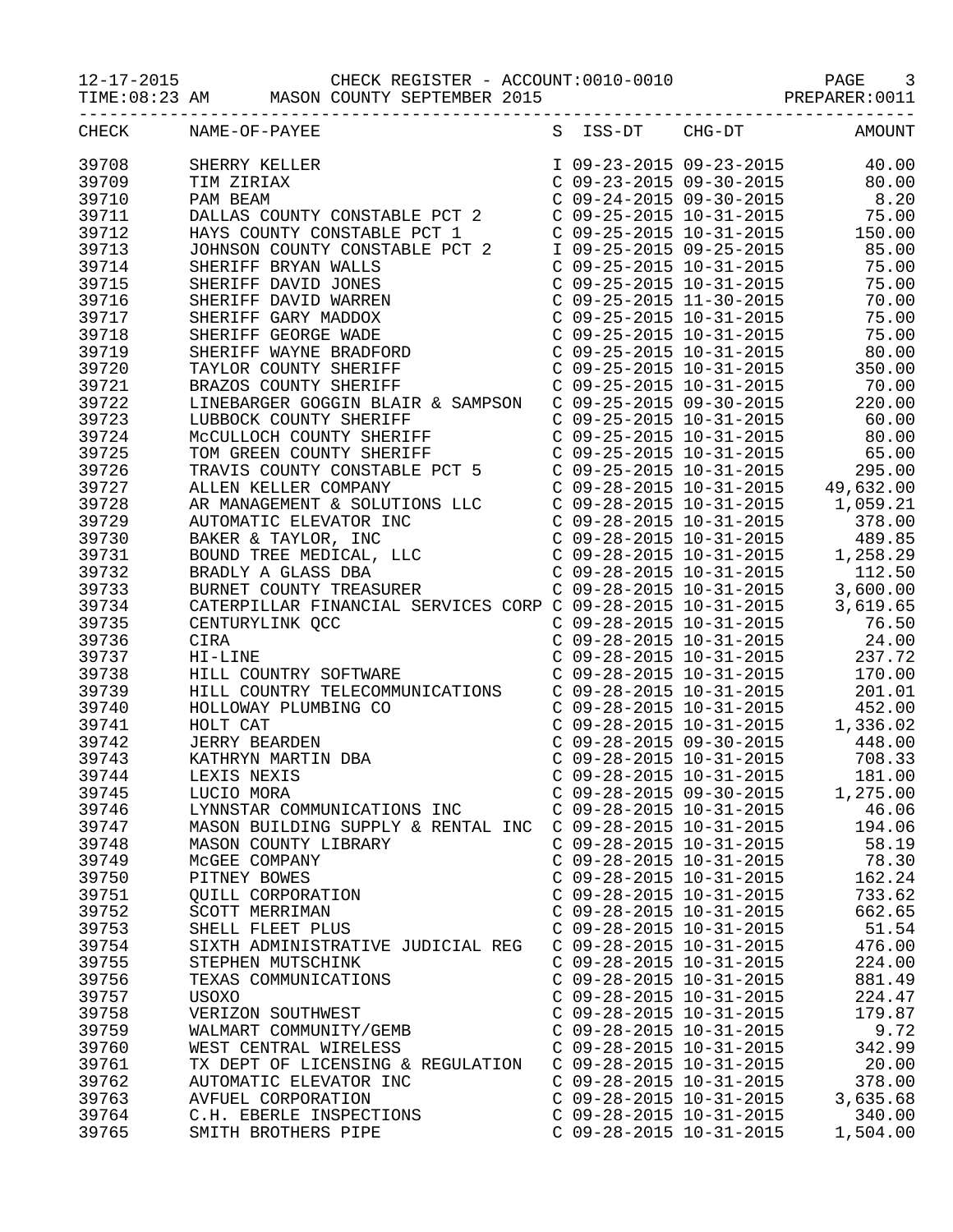| $12 - 17 - 2015$<br>TIME: 08:23 AM | CHECK REGISTER - ACCOUNT:0010-0010<br>MASON COUNTY SEPTEMBER 2015                                           |                                                                                                                  |        | 4<br>PAGE<br>PREPARER: 0011               |
|------------------------------------|-------------------------------------------------------------------------------------------------------------|------------------------------------------------------------------------------------------------------------------|--------|-------------------------------------------|
| CHECK                              | NAME-OF-PAYEE                                                                                               | S ISS-DT                                                                                                         | CHG-DT | AMOUNT                                    |
| 39766<br>39767<br>39768<br>39769   | TCEO<br>TX DEPT OF LICENSING & REGULATION<br>UNITED RENTALS (NORTH AMERICA) INC<br>PAYROLL CLEARING ACCOUNT | $C$ 09-28-2015 10-31-2015<br>$C$ 09-28-2015 10-31-2015<br>$C$ 09-28-2015 10-31-2015<br>$C$ 09-29-2015 09-30-2015 |        | 170.00<br>20.00<br>3,248.88<br>123,016.79 |